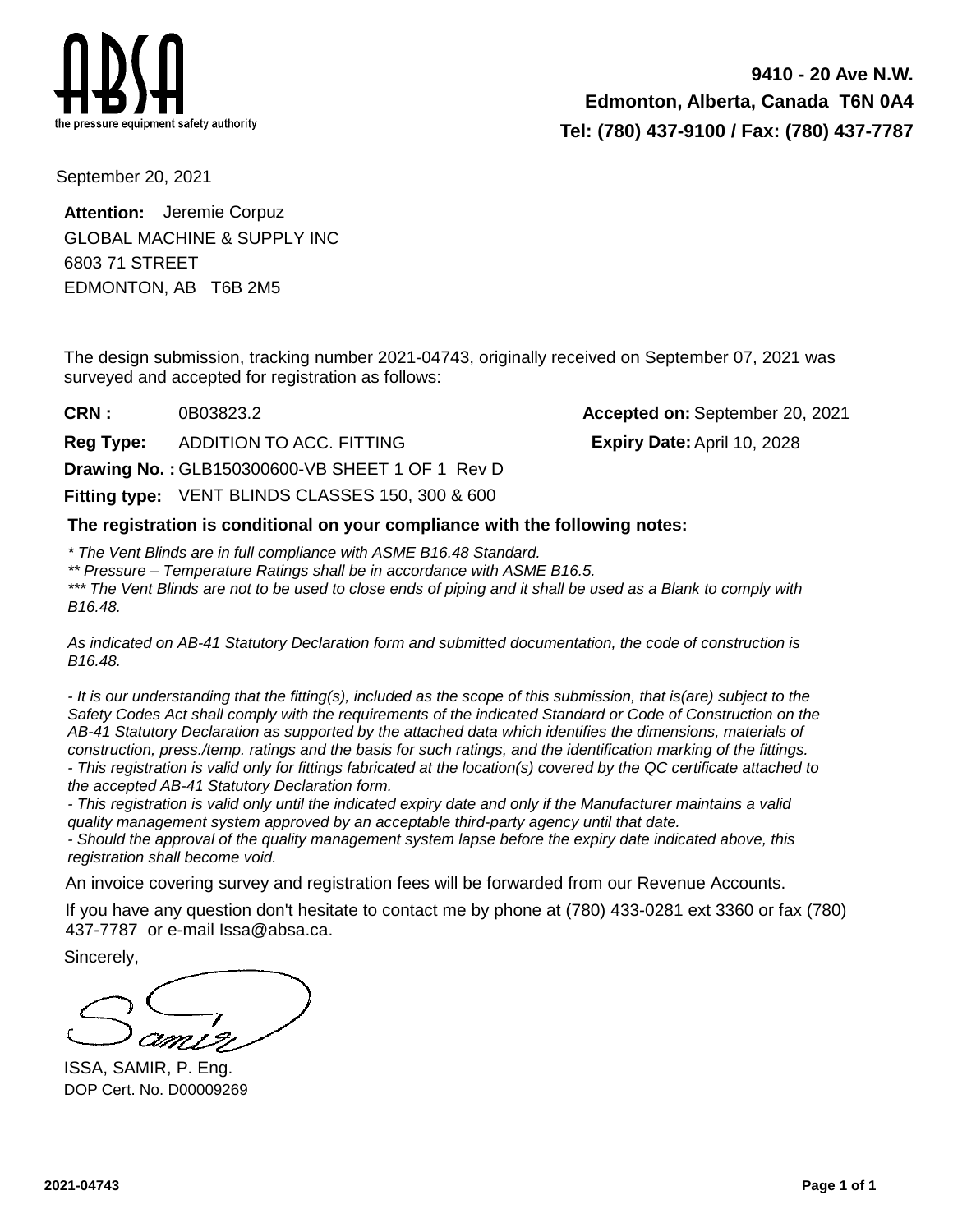



 $\triangle$ 

## **STATUTORY DECLARATION Registration of Fittings**

**Single or Multiple Fitting Designs within one Fitting Category**

| Jeremie Corpuz                                        | <b>Vice President</b>                                                                                  |                                 |
|-------------------------------------------------------|--------------------------------------------------------------------------------------------------------|---------------------------------|
| (name of applicant)                                   | (position title) (must be in a position of authority)                                                  | or                              |
| of Global Machine & Supply Inc.                       |                                                                                                        | <b>GL@BAL</b>                   |
|                                                       | (name of manufacturer)                                                                                 |                                 |
| located at 6803 - 71 Street Edmonton, Alberta T6B 2M5 |                                                                                                        |                                 |
|                                                       | (plant address)                                                                                        |                                 |
|                                                       | do solemnly declare that the fittings listed hereunder, which are subject to the Safety Codes Act      |                                 |
| (select only one)                                     |                                                                                                        |                                 |
|                                                       |                                                                                                        |                                 |
| $\Box$<br>comply with the requirements of             |                                                                                                        | which specifies the dimensions, |
|                                                       | (title of recognized North American Standard)                                                          |                                 |
|                                                       |                                                                                                        |                                 |
|                                                       | materials of construction, pressure/temperature ratings and identification marking of the fittings, or |                                 |
|                                                       |                                                                                                        |                                 |
| $\boxtimes$                                           | are not covered by the provisions of a recognized North American standard and are therefore            |                                 |
|                                                       |                                                                                                        |                                 |

manufactured to comply with <u>ASME B16.48 - 2020 \_\_\_\_\_\_\_\_\_\_\_\_\_\_\_\_\_\_\_\_</u>as supported by the (title of code of construction or other applicable document)

attached data which identifies the dimensions, materials of construction, pressure/temperature ratings and the basis for such ratings, and the identification marking of the fittings.

I further declare that the manufacture of these fittings is controlled by a quality control program which has been verified as described in the below Table as being suitable for the manufacturing of these fittings to the stated standard, regulation, code, guideline or other applicable document. The fittings covered by the declaration for which I seek registration are as provided in the Supplementary Sheet(s) attached.

### **Quality Program Verification and Manufacturing Sites**

A copy of the Quality Certificate from each manufacturing site must be included

| <b>Item</b><br># | <b>Product</b><br>Description,<br><b>Model or Series</b> | Quality<br>Program | Scope of<br><b>Certification</b> | <b>Expiry</b><br><b>Date</b> | Verifying<br>Organization          | Location(s)<br><b>Plant Name and</b><br>address  |
|------------------|----------------------------------------------------------|--------------------|----------------------------------|------------------------------|------------------------------------|--------------------------------------------------|
| 1.               | Category A, B                                            | <b>ABSA</b>        | Fittings                         | October<br>18, 2028          | Global<br>Machine &<br>Supply Inc. | 6803 - 71 Street<br>Edmonton,<br>Alberta T6B 2M5 |
| 2.               |                                                          |                    |                                  |                              |                                    |                                                  |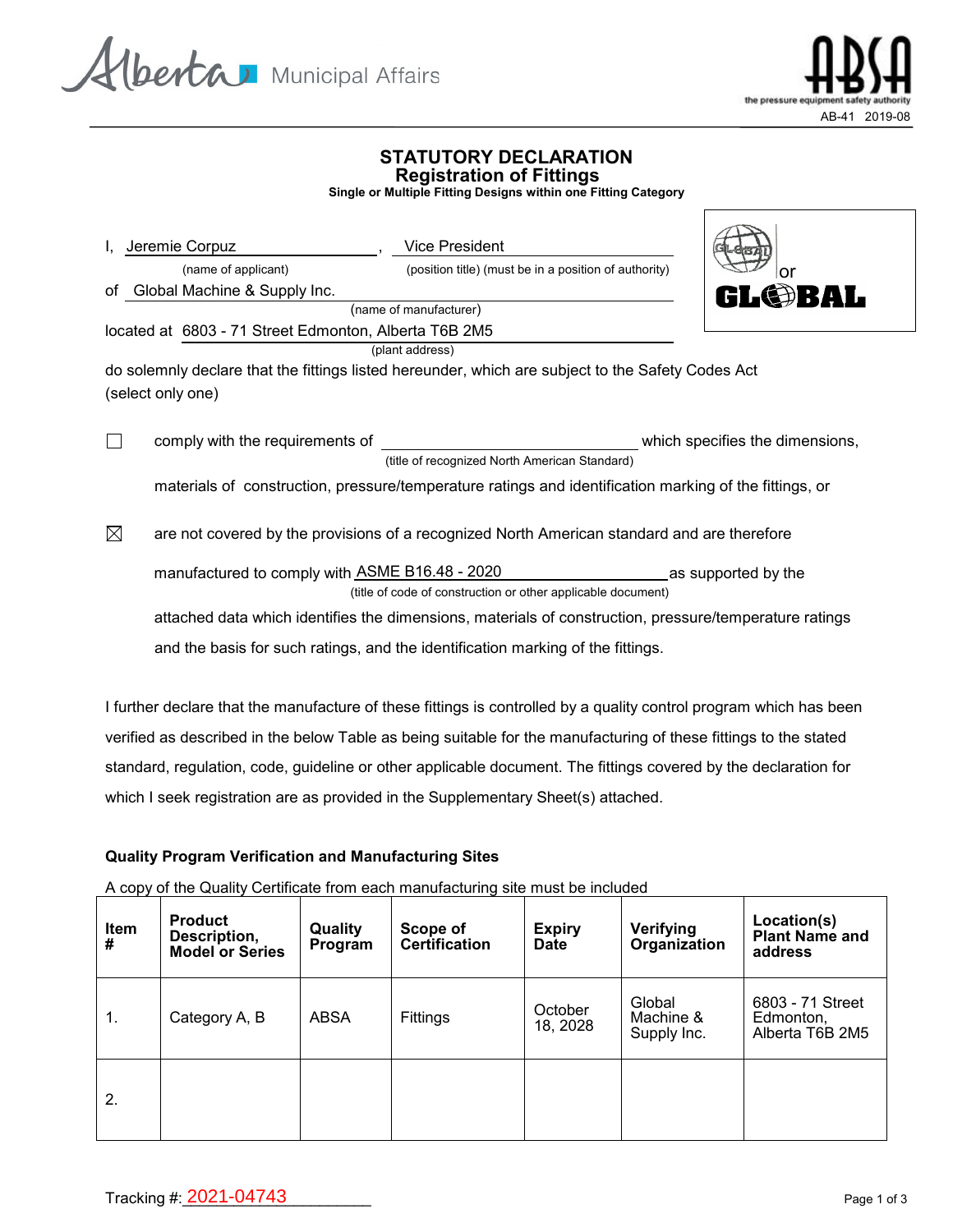Alberta Municipal Affairs



In support of this application, the following information, calculations and/or test data are attached:

# Drawing: GLB150300600-VB REV.D

| (Signature of the Declarer) |                                                                                                                                                                                                                                                                                                                                                     |  |                        | September 7, 2021<br>(Date)           |                                                                                                                      |  |  |
|-----------------------------|-----------------------------------------------------------------------------------------------------------------------------------------------------------------------------------------------------------------------------------------------------------------------------------------------------------------------------------------------------|--|------------------------|---------------------------------------|----------------------------------------------------------------------------------------------------------------------|--|--|
|                             | DECLARED before me at (city)                                                                                                                                                                                                                                                                                                                        |  | in the $\qquad \qquad$ | of                                    | (province, territory, or state)                                                                                      |  |  |
| this                        | $\begin{picture}(160,170) \put(0,0){\line(1,0){10}} \put(15,0){\line(1,0){10}} \put(15,0){\line(1,0){10}} \put(15,0){\line(1,0){10}} \put(15,0){\line(1,0){10}} \put(15,0){\line(1,0){10}} \put(15,0){\line(1,0){10}} \put(15,0){\line(1,0){10}} \put(15,0){\line(1,0){10}} \put(15,0){\line(1,0){10}} \put(15,0){\line(1,0){10}} \put(15,0){\line$ |  |                        |                                       |                                                                                                                      |  |  |
| (print)                     | (a Commissioner of Oaths or Notary Public)                                                                                                                                                                                                                                                                                                          |  |                        |                                       |                                                                                                                      |  |  |
|                             |                                                                                                                                                                                                                                                                                                                                                     |  |                        |                                       |                                                                                                                      |  |  |
|                             | (expiry date (mm/dd/yy))                                                                                                                                                                                                                                                                                                                            |  |                        |                                       |                                                                                                                      |  |  |
|                             | Commissioner of Oaths / Notary Public in and for: <i>_____________________________</i> (province, territory, or state)                                                                                                                                                                                                                              |  |                        |                                       |                                                                                                                      |  |  |
|                             | To the best of my knowledge and belief, the application<br>meets the requirements of the Safety Codes Act and CSA<br>Standard B51, Part 1, Clause 4.2, and is accepted for                                                                                                                                                                          |  |                        | 2021-04743                            |                                                                                                                      |  |  |
|                             | registration in Category <b>B</b> and B<br>CRN: 0B03823.2                                                                                                                                                                                                                                                                                           |  |                        |                                       | <b>ABSA</b><br>SAFETY CODES ACT - PROVINCE OF ALBERTA                                                                |  |  |
| Registered Date:            | 2021-09-20                                                                                                                                                                                                                                                                                                                                          |  |                        | ACCEPTED: CBO3823. 2                  | See acceptance letter for                                                                                            |  |  |
| Expiry Date: ___            | 2028-04-10                                                                                                                                                                                                                                                                                                                                          |  |                        | Date: 2021-09-20                      | conditions of registration.<br>Bv:                                                                                   |  |  |
| Signature:                  |                                                                                                                                                                                                                                                                                                                                                     |  |                        |                                       | SAMIR ISSA, P. Ena.<br>DOP: D00009269<br>This stamp and signature have been affixed electronically                   |  |  |
|                             | (Signature of the Administrator/SCO)<br>The information you provide is necessary only for the administration of the<br>programs as required by the Alberta Safety Codes Act and Regulations in the                                                                                                                                                  |  |                        | with the Electronic Transactions Act. | to this registered design as required by Section 20(1) of<br>the Pressure Equipment Safety Regulation, in accordance |  |  |

Pressure Equipment Discipline